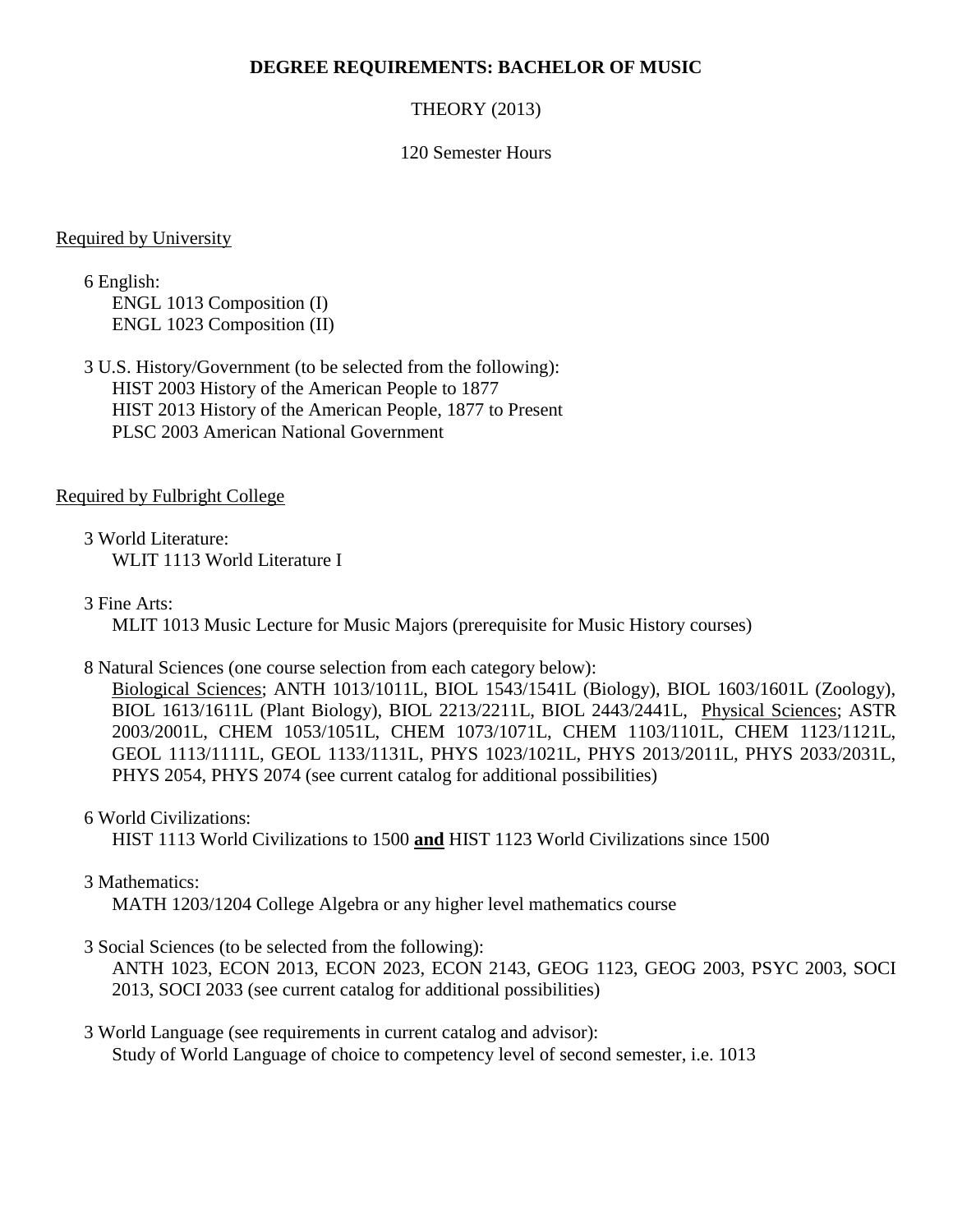#### Required by Music Department

Theory/Aural Perception: 30 Hours

MUTH 1003 Basic Musicianship<sup>1</sup> MUTH 1603 Music Theory I (Grade of "B" or better required) MUTH 2603 Music Theory II (Grade of "B" or better required) MUTH 1621 Aural Perception I MUTH 1631 Aural Perception II MUTH 3603 18th Century Counterpoint (Grade of "B" or better required) MUTH 3613 Form and 20th Century Techniques (Grade of "B" or better required) MUTH 2621 Aural Perception III MUTH 2631 Aural Perception IV MUTH 4612 Orchestration MUTH 4703 Writing Music Analysis MUTH 498V Senior Thesis (3 hours) MUTH 164V/264V/364V/464V Composition: total 6 hours

Class Piano: 4 Hours2

MUAC 1221 Piano Class for Music Majors I MUAC 1231 Piano Class for Music Majors II MUAC 2221 Piano class for Music Majors III MUAC 2231 Piano Class for Music Majors IV Must also demonstrate piano skills appropriate for a theorist

Music Technology: 2 Hours (MUAC 1231 and sophomore standing required for enrollment)

MUAC 2111 Music Technology I MUAC 2121 Music Technology II

History/Literature: 9 Hours

MUHS 3703 History of Music to 1800 MUHS 3713 History of Music from 1800 to Present MUHS 4253 Special Topics in Music History<sup>3</sup>

Applied Music (Private): 16 Hours4

MUAP 110V, 210V, 310V, 410V (16 hours - may come only from 110V/130V and 210V/230V)

Pedagogy: 2 Hours

MUPD 3801 Conducting MUPD 3811 Conducting Instrumental Music *or* MUPD 3861 Conducting Vocal Music

Ensemble: 9 Hours (See advisor for ensemble selection)

MUEN 1411 Concert Choir is required the first year of residency for all music majors (1 hour)